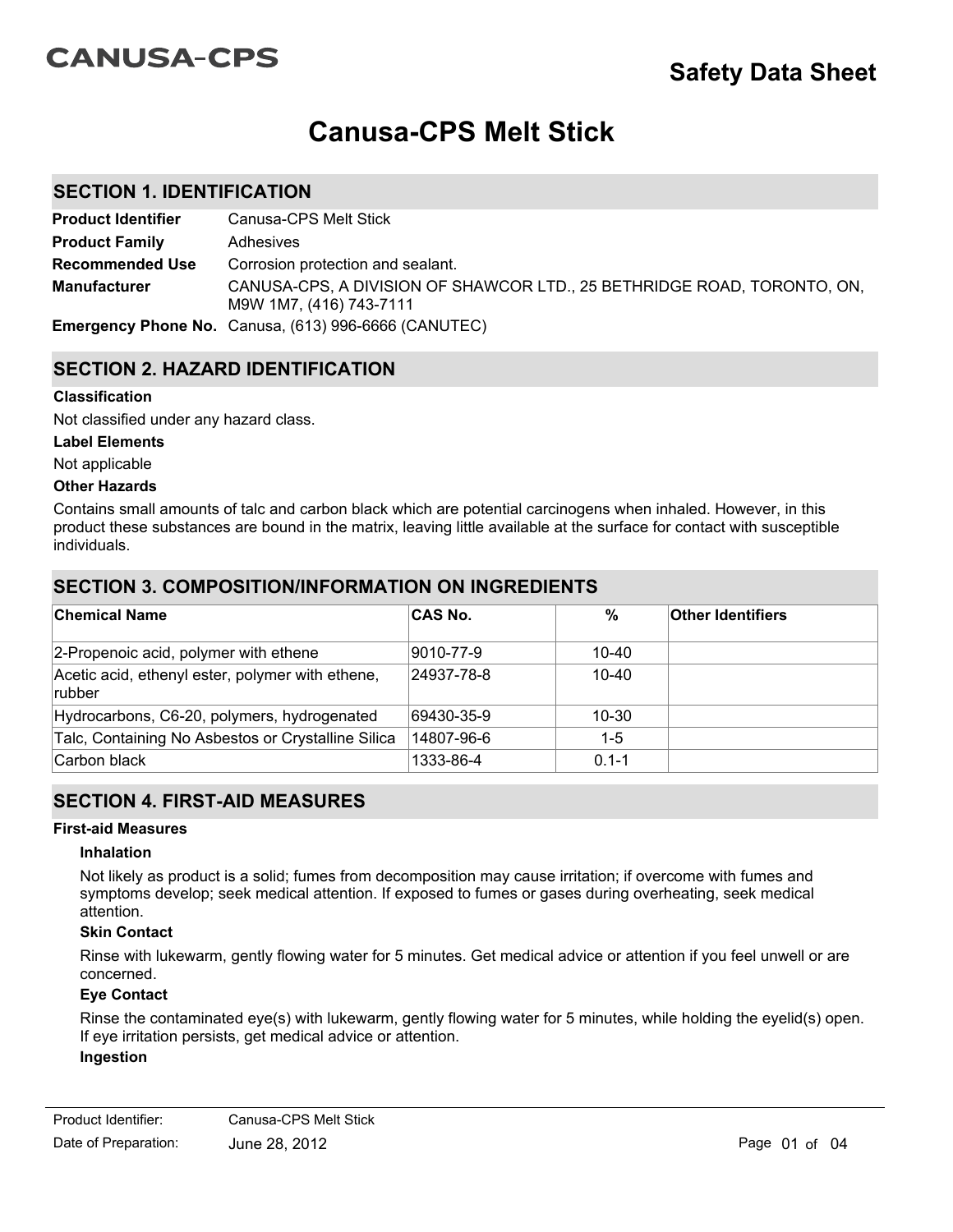Drink two glasses of water and consult a physician.

# **SECTION 5. FIRE-FIGHTING MEASURES**

#### **Extinguishing Media**

#### **Suitable Extinguishing Media**

Water spray; dry chemical; carbon dioxide; foam.

#### **Specific Hazards Arising from the Product**

In a fire, the following hazardous materials may be generated: very toxic carbon monoxide, carbon dioxide; corrosive, oxidizing nitrogen oxides; corrosive acetic acid; toxic, flammable aldehydes. Ketones.

#### **Special Protective Equipment and Precautions for Fire-fighters**

A full-body encapsulating chemical protective suit with positive pressure SCBA may be necessary.

## **SECTION 6. ACCIDENTAL RELEASE MEASURES**

#### **Personal Precautions, Protective Equipment, and Emergency Procedures**

Wear appropriate personal protective equipment.

#### **Environmental Precautions**

It is good practice to prevent releases into the environment.

#### **Methods and Materials for Containment and Cleaning Up**

No special clean-up methods are necessary. Dispose of in compliance with applicable legislation.

# **SECTION 7. HANDLING AND STORAGE**

#### **Precautions for Safe Handling**

Avoid heating above decomposition temperatures. Do not breath fumes produced during overheating or burning.

#### **Conditions for Safe Storage**

Cool, dry environment.

## **SECTION 8. EXPOSURE CONTROLS/PERSONAL PROTECTION**

#### **Control Parameters**

|                                                            | <b>ACGIH TLV®</b>  |             |                     | <b>OSHA PEL</b> | <b>AIHA WEEL</b> |            |
|------------------------------------------------------------|--------------------|-------------|---------------------|-----------------|------------------|------------|
| ∣Chemical Name                                             | <b>TWA</b>         | <b>STEL</b> | <b>TWA</b>          | <b>Ceiling</b>  | 8-hr TWA         | <b>TWA</b> |
| Acetic acid, ethenyl ester, polymer<br>with ethene, rubber | $5 \text{ mg/m}$ 3 |             | $15 \text{ mg/m}$ 3 |                 |                  |            |
| Talc, Containing No Asbestos or<br>Crystalline Silica      | 2 mg/m3 A4         |             | $ 2 \text{ mg/m}$ 3 |                 |                  |            |
| Carbon black                                               | $3$ mg/m $3$ A $3$ |             | Not<br>established  |                 |                  |            |

#### **Appropriate Engineering Controls**

General ventilation is usually adequate. Use local exhaust ventilation, if general ventilation is not adequate to control amount in the air.

#### **Individual Protection Measures**

#### **Eye/Face Protection**

Not required but it is good practice to wear safety glasses or chemical safety goggles.

#### **Skin Protection**

No specific requirement, but it is good practice to avoid skin contact. Gloves required when handling hot material.

#### **Respiratory Protection**

Not normally required if product is used as directed. A NIOSH approved respirator is recommended when in a confined or restricted area.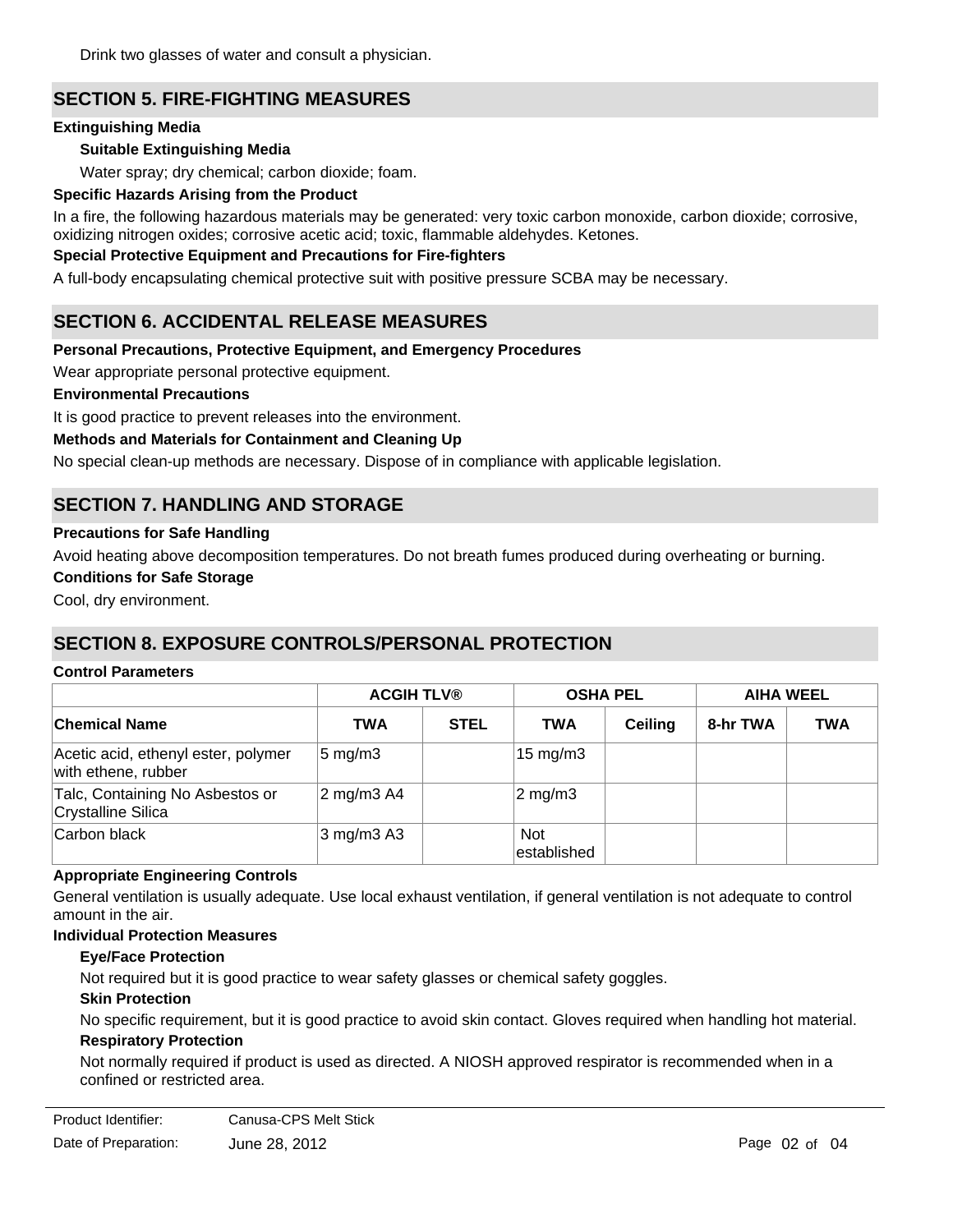# **SECTION 9. PHYSICAL AND CHEMICAL PROPERTIES**

| <b>Basic Physical and Chemical Properties</b> |                  |
|-----------------------------------------------|------------------|
| <b>Melting Point/Freezing Point</b>           | 150 °C (melting) |
| <b>Relative Density (water = 1)</b>           | 0.95             |
| <b>Decomposition Temperature</b>              | > 200 °C         |
| <b>Other Information</b>                      |                  |
| <b>Physical State</b>                         | Solid            |
|                                               |                  |

# **SECTION 10. STABILITY AND REACTIVITY**

# **SECTION 11. TOXICOLOGICAL INFORMATION**

## **Acute Toxicity**

| ∣Chemical Name                                             | <b>LC50</b>                     | $ LD50$ (oral)   | LD50 (dermal) |
|------------------------------------------------------------|---------------------------------|------------------|---------------|
| Acetic acid, ethenyl ester,<br>polymer with ethene, rubber |                                 | 2500 mg/kg (rat) |               |
| Carbon black                                               | 6750 mg/m3 (4-hour<br>exposure) |                  |               |

## **Skin Corrosion/Irritation**

Some individuals may experience mild skin irritation.

## **STOT (Specific Target Organ Toxicity) - Single Exposure**

## **Ingestion**

May cause irritation.

## **Carcinogenicity**

| <b>Chemical Name</b>                                          | <b>IARC</b> | <b>ACGIH®</b>  | <b>INTP</b>       | <b>OSHA</b>       |
|---------------------------------------------------------------|-------------|----------------|-------------------|-------------------|
| Acetic acid, ethenyl ester,<br>polymer with ethene, rubber    | Not Listed  | Not designated | Not Listed        | Not Listed        |
| Hydrocarbons, C6-20,<br>polymers, hydrogenated                | Not Listed  | Not designated | <b>Not Listed</b> | <b>Not Listed</b> |
| Talc, Containing No Asbestos Group 1<br>or Crystalline Silica |             | A1             | <b>Not Listed</b> | <b>Not Listed</b> |
| Carbon black                                                  | Group 2B    | lA3            | Not Listed        | Not Listed        |

# **SECTION 12. ECOLOGICAL INFORMATION**

## **Ecotoxicity**

## **Acute Aquatic Toxicity**

| <b>Chemical Name</b>                                     | ∣LC50 Fish                 | <b>IEC50 Crustacea</b> | <b>ErC50 Aquatic</b><br>Plants | ErC50 Algae |
|----------------------------------------------------------|----------------------------|------------------------|--------------------------------|-------------|
| Talc, Containing No<br>Asbestos or Crystalline<br>Silica | 1000 mg/L<br>(semi-static) |                        |                                |             |

# **SECTION 13. DISPOSAL CONSIDERATIONS**

## **Disposal Methods**

Dispose of in compliance with all federal, state, provincial, municipal and local legislation.